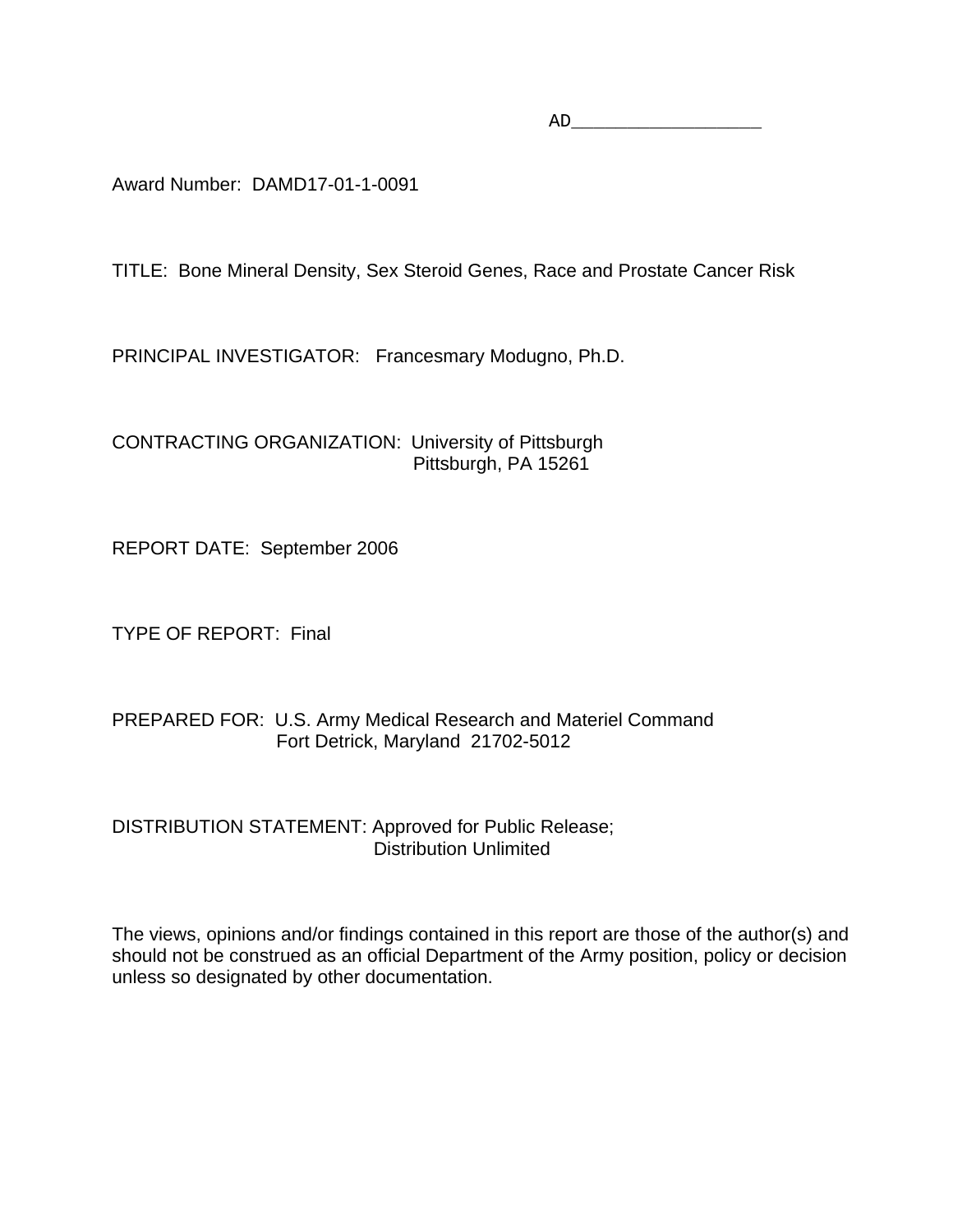|                                                                                                                                                                                                                                                                                                                                                                                                                                                                                                                                                                                                                                                                                                                                                                                                                                                                                              |                                                                                                         | <b>REPORT DOCUMENTATION PAGE</b>                                               |                       |                            | Form Approved<br>OMB No. 0704-0188                                                                                                                                                                                                                                                                                                                                                                                                                                                                                                                                                                                                                                                                                                                                                                                                                                            |  |  |  |
|----------------------------------------------------------------------------------------------------------------------------------------------------------------------------------------------------------------------------------------------------------------------------------------------------------------------------------------------------------------------------------------------------------------------------------------------------------------------------------------------------------------------------------------------------------------------------------------------------------------------------------------------------------------------------------------------------------------------------------------------------------------------------------------------------------------------------------------------------------------------------------------------|---------------------------------------------------------------------------------------------------------|--------------------------------------------------------------------------------|-----------------------|----------------------------|-------------------------------------------------------------------------------------------------------------------------------------------------------------------------------------------------------------------------------------------------------------------------------------------------------------------------------------------------------------------------------------------------------------------------------------------------------------------------------------------------------------------------------------------------------------------------------------------------------------------------------------------------------------------------------------------------------------------------------------------------------------------------------------------------------------------------------------------------------------------------------|--|--|--|
|                                                                                                                                                                                                                                                                                                                                                                                                                                                                                                                                                                                                                                                                                                                                                                                                                                                                                              |                                                                                                         | valid OMB control number. PLEASE DO NOT RETURN YOUR FORM TO THE ABOVE ADDRESS. |                       |                            | Public reporting burden for this collection of information is estimated to average 1 hour per response, including the time for reviewing instructions, searching existing data sources, gathering and maintaining the<br>data needed, and completing and reviewing this collection of information. Send comments regarding this burden estimate or any other aspect of this collection of information, including suggestions for reducing<br>this burden to Department of Defense, Washington Headquarters Services, Directorate for Information Operations and Reports (0704-0188), 1215 Jefferson Davis Highway, Suite 1204, Arlington, VA 22202-<br>4302. Respondents should be aware that notwithstanding any other provision of law, no person shall be subject to any penalty for failing to comply with a collection of information if it does not display a currently |  |  |  |
| 1. REPORT DATE (DD-MM-YYYY)<br>01-09-2006                                                                                                                                                                                                                                                                                                                                                                                                                                                                                                                                                                                                                                                                                                                                                                                                                                                    |                                                                                                         | <b>2. REPORT TYPE</b><br>Final                                                 |                       |                            | 3. DATES COVERED (From - To)<br>1 SEP 2001 - 31 AUG 2006                                                                                                                                                                                                                                                                                                                                                                                                                                                                                                                                                                                                                                                                                                                                                                                                                      |  |  |  |
| <b>4. TITLE AND SUBTITLE</b>                                                                                                                                                                                                                                                                                                                                                                                                                                                                                                                                                                                                                                                                                                                                                                                                                                                                 |                                                                                                         | Bone Mineral Density, Sex Steroid Genes, Race and Prostate Cancer Risk         |                       | <b>5a. CONTRACT NUMBER</b> |                                                                                                                                                                                                                                                                                                                                                                                                                                                                                                                                                                                                                                                                                                                                                                                                                                                                               |  |  |  |
|                                                                                                                                                                                                                                                                                                                                                                                                                                                                                                                                                                                                                                                                                                                                                                                                                                                                                              |                                                                                                         |                                                                                |                       |                            | <b>5b. GRANT NUMBER</b><br>DAMD17-01-1-0091                                                                                                                                                                                                                                                                                                                                                                                                                                                                                                                                                                                                                                                                                                                                                                                                                                   |  |  |  |
|                                                                                                                                                                                                                                                                                                                                                                                                                                                                                                                                                                                                                                                                                                                                                                                                                                                                                              |                                                                                                         |                                                                                |                       |                            | <b>5c. PROGRAM ELEMENT NUMBER</b>                                                                                                                                                                                                                                                                                                                                                                                                                                                                                                                                                                                                                                                                                                                                                                                                                                             |  |  |  |
| 6. AUTHOR(S)<br>Francesmary Modugno, Ph.D.                                                                                                                                                                                                                                                                                                                                                                                                                                                                                                                                                                                                                                                                                                                                                                                                                                                   |                                                                                                         |                                                                                |                       |                            | <b>5d. PROJECT NUMBER</b>                                                                                                                                                                                                                                                                                                                                                                                                                                                                                                                                                                                                                                                                                                                                                                                                                                                     |  |  |  |
|                                                                                                                                                                                                                                                                                                                                                                                                                                                                                                                                                                                                                                                                                                                                                                                                                                                                                              |                                                                                                         |                                                                                |                       |                            | <b>5e. TASK NUMBER</b>                                                                                                                                                                                                                                                                                                                                                                                                                                                                                                                                                                                                                                                                                                                                                                                                                                                        |  |  |  |
| E-Mail: fm@cs.cmu.edu                                                                                                                                                                                                                                                                                                                                                                                                                                                                                                                                                                                                                                                                                                                                                                                                                                                                        |                                                                                                         |                                                                                |                       |                            | <b>5f. WORK UNIT NUMBER</b>                                                                                                                                                                                                                                                                                                                                                                                                                                                                                                                                                                                                                                                                                                                                                                                                                                                   |  |  |  |
|                                                                                                                                                                                                                                                                                                                                                                                                                                                                                                                                                                                                                                                                                                                                                                                                                                                                                              | 7. PERFORMING ORGANIZATION NAME(S) AND ADDRESS(ES)                                                      |                                                                                |                       |                            | <b>8. PERFORMING ORGANIZATION REPORT</b><br><b>NUMBER</b>                                                                                                                                                                                                                                                                                                                                                                                                                                                                                                                                                                                                                                                                                                                                                                                                                     |  |  |  |
| University of Pittsburgh<br>Pittsburgh, PA 15261                                                                                                                                                                                                                                                                                                                                                                                                                                                                                                                                                                                                                                                                                                                                                                                                                                             |                                                                                                         |                                                                                |                       |                            |                                                                                                                                                                                                                                                                                                                                                                                                                                                                                                                                                                                                                                                                                                                                                                                                                                                                               |  |  |  |
|                                                                                                                                                                                                                                                                                                                                                                                                                                                                                                                                                                                                                                                                                                                                                                                                                                                                                              |                                                                                                         |                                                                                |                       |                            |                                                                                                                                                                                                                                                                                                                                                                                                                                                                                                                                                                                                                                                                                                                                                                                                                                                                               |  |  |  |
|                                                                                                                                                                                                                                                                                                                                                                                                                                                                                                                                                                                                                                                                                                                                                                                                                                                                                              | U.S. Army Medical Research and Materiel Command                                                         | 9. SPONSORING / MONITORING AGENCY NAME(S) AND ADDRESS(ES)                      |                       |                            | 10. SPONSOR/MONITOR'S ACRONYM(S)                                                                                                                                                                                                                                                                                                                                                                                                                                                                                                                                                                                                                                                                                                                                                                                                                                              |  |  |  |
| Fort Detrick, Maryland 21702-5012                                                                                                                                                                                                                                                                                                                                                                                                                                                                                                                                                                                                                                                                                                                                                                                                                                                            |                                                                                                         |                                                                                |                       |                            | <b>11. SPONSOR/MONITOR'S REPORT</b>                                                                                                                                                                                                                                                                                                                                                                                                                                                                                                                                                                                                                                                                                                                                                                                                                                           |  |  |  |
|                                                                                                                                                                                                                                                                                                                                                                                                                                                                                                                                                                                                                                                                                                                                                                                                                                                                                              |                                                                                                         |                                                                                |                       |                            | <b>NUMBER(S)</b>                                                                                                                                                                                                                                                                                                                                                                                                                                                                                                                                                                                                                                                                                                                                                                                                                                                              |  |  |  |
|                                                                                                                                                                                                                                                                                                                                                                                                                                                                                                                                                                                                                                                                                                                                                                                                                                                                                              | <b>12. DISTRIBUTION / AVAILABILITY STATEMENT</b><br>Approved for Public Release; Distribution Unlimited |                                                                                |                       |                            |                                                                                                                                                                                                                                                                                                                                                                                                                                                                                                                                                                                                                                                                                                                                                                                                                                                                               |  |  |  |
|                                                                                                                                                                                                                                                                                                                                                                                                                                                                                                                                                                                                                                                                                                                                                                                                                                                                                              |                                                                                                         |                                                                                |                       |                            |                                                                                                                                                                                                                                                                                                                                                                                                                                                                                                                                                                                                                                                                                                                                                                                                                                                                               |  |  |  |
| <b>13. SUPPLEMENTARY NOTES</b>                                                                                                                                                                                                                                                                                                                                                                                                                                                                                                                                                                                                                                                                                                                                                                                                                                                               |                                                                                                         |                                                                                |                       |                            |                                                                                                                                                                                                                                                                                                                                                                                                                                                                                                                                                                                                                                                                                                                                                                                                                                                                               |  |  |  |
| 14. ABSTRACT:                                                                                                                                                                                                                                                                                                                                                                                                                                                                                                                                                                                                                                                                                                                                                                                                                                                                                |                                                                                                         |                                                                                |                       |                            |                                                                                                                                                                                                                                                                                                                                                                                                                                                                                                                                                                                                                                                                                                                                                                                                                                                                               |  |  |  |
| The goal of this project is to determine whether bone mineral density (assumed to be an integrated marker of sex steroid<br>hormone exposure) is a risk factor for prostate cancer; and (2) to identify prostate cancer susceptibility alleles among genes in<br>the sex steroid pathway. To address these aims, we undertook a case-control study of African American and Caucasian men<br>in Pittsburgh, PA and Birmingham, AL. As of 6/31/06, 234 Caucasian and 56 African American (AA) cases and 237 Caucasian<br>and 67 AA controls with PSA <3.0 ng/mL frequency matched by age and race to Hip, spine and total body BMD is measured<br>by Dual-energy X-ray Absorptiometry (DXA) on all particpants. Blood specimens have been used to isolate DNA on all<br>subjects. Polymerase Chain Reaction (PCR) techniques were used to determine allelic distributions of genotypes for sex |                                                                                                         |                                                                                |                       |                            |                                                                                                                                                                                                                                                                                                                                                                                                                                                                                                                                                                                                                                                                                                                                                                                                                                                                               |  |  |  |
|                                                                                                                                                                                                                                                                                                                                                                                                                                                                                                                                                                                                                                                                                                                                                                                                                                                                                              |                                                                                                         |                                                                                |                       |                            | steroid metabolism, biosynthesis and action genes. Risk factor data were obtained by an in-person interview and are<br>immediately scanned into the study database. All data collection is complete and we are now analyzing the data. We will                                                                                                                                                                                                                                                                                                                                                                                                                                                                                                                                                                                                                                |  |  |  |
|                                                                                                                                                                                                                                                                                                                                                                                                                                                                                                                                                                                                                                                                                                                                                                                                                                                                                              |                                                                                                         |                                                                                |                       |                            | evaluate the role of BMD and candidate genotypes in prostate cancer risk by race. We will further examine the interaction<br>between BMD and genotypes to evaluate the hormonal environment - gene interaction and its effect on prostate cancer risk.                                                                                                                                                                                                                                                                                                                                                                                                                                                                                                                                                                                                                        |  |  |  |
| <b>15. SUBJECT TERMS</b>                                                                                                                                                                                                                                                                                                                                                                                                                                                                                                                                                                                                                                                                                                                                                                                                                                                                     | mineral density, sex steroid hormone                                                                    |                                                                                |                       |                            | prevention, epidemiology, genetic epidemiology, etiology, gene-gene and gene-environment interaction, genetic risk, bone                                                                                                                                                                                                                                                                                                                                                                                                                                                                                                                                                                                                                                                                                                                                                      |  |  |  |
| <b>16. SECURITY CLASSIFICATION OF:</b>                                                                                                                                                                                                                                                                                                                                                                                                                                                                                                                                                                                                                                                                                                                                                                                                                                                       |                                                                                                         |                                                                                | <b>17. LIMITATION</b> | <b>18. NUMBER</b>          | <b>19a. NAME OF RESPONSIBLE PERSON</b>                                                                                                                                                                                                                                                                                                                                                                                                                                                                                                                                                                                                                                                                                                                                                                                                                                        |  |  |  |
| a. REPORT                                                                                                                                                                                                                                                                                                                                                                                                                                                                                                                                                                                                                                                                                                                                                                                                                                                                                    | <b>b. ABSTRACT</b>                                                                                      | c. THIS PAGE                                                                   | OF ABSTRACT           | <b>OF PAGES</b>            | <b>USAMRMC</b><br>19b. TELEPHONE NUMBER (include area                                                                                                                                                                                                                                                                                                                                                                                                                                                                                                                                                                                                                                                                                                                                                                                                                         |  |  |  |
| U                                                                                                                                                                                                                                                                                                                                                                                                                                                                                                                                                                                                                                                                                                                                                                                                                                                                                            | U                                                                                                       | U                                                                              | UU                    | 13                         | code)                                                                                                                                                                                                                                                                                                                                                                                                                                                                                                                                                                                                                                                                                                                                                                                                                                                                         |  |  |  |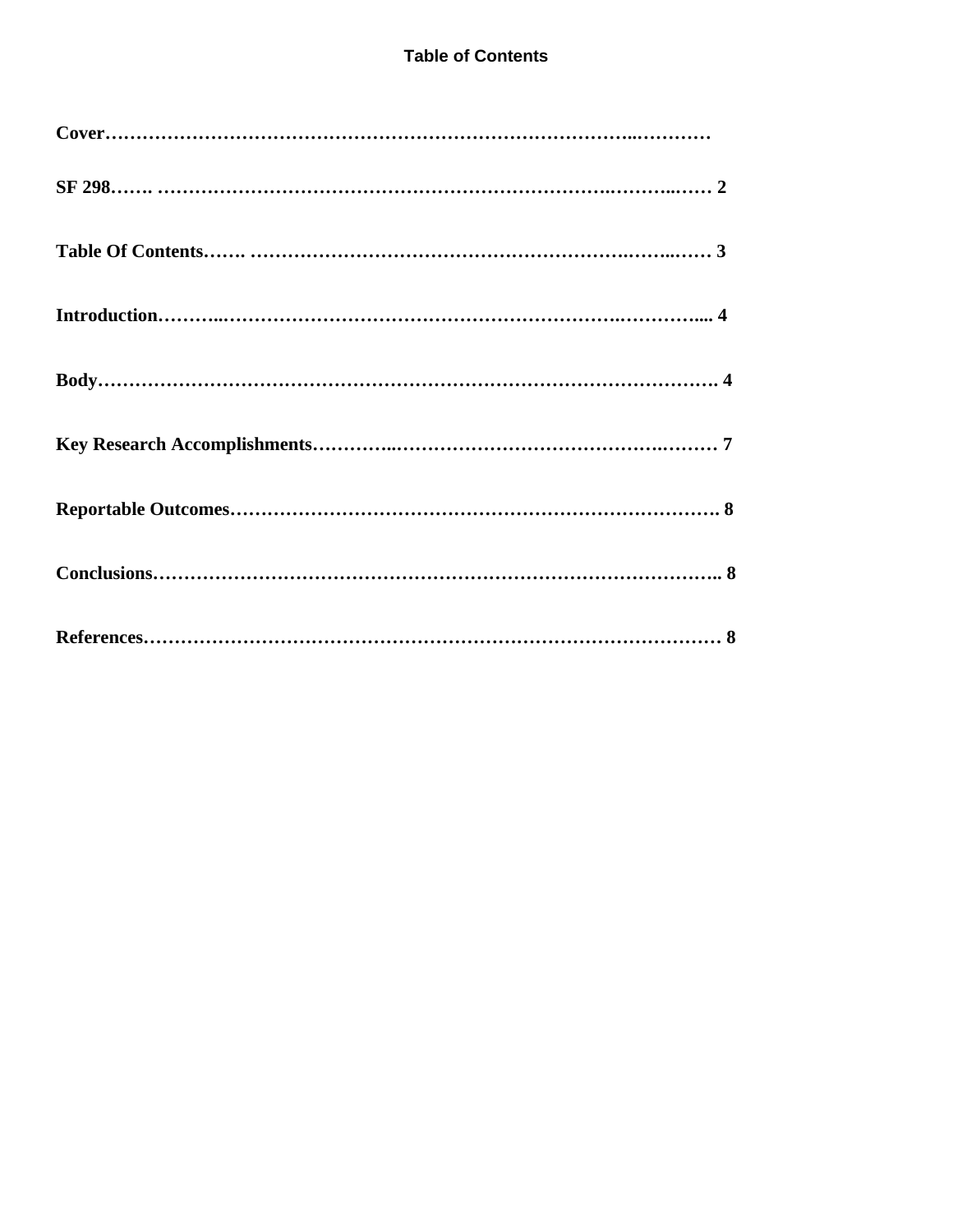#### **INTRODUCTION:**

The goal of this project was to determine whether bone mineral density (assumed to be an integrated marker of sex steroid hormone exposure) is a risk factor for prostate cancer; and (2) to identify prostate cancer susceptibility alleles among genes in the sex steroid pathway. To address these aims, we undertook a casecontrol study of African American and Caucasian men in Pittsburgh, PA and Birmingham Alabama. Cases are African American and Caucasian men with histologically-confirmed prostate cancer. Controls are age and race frequency-matched men who have a prostate specific antigent (PSA) level < 3.0 ng/mL. Hip, spine and total body body mass index (BMD) was measured by Dual-energy X-ray Absorptiometry (DXA). Blood was used to obtain DNA. Polymerase Chain Reaction (PCR) techniques will be used to determine allelic distributions of genotypes for sex steroid metabolism, biosynthesis and action genes. Risk factor data were obtained by an inperson interview. Pathology information was collected using standardized medical abstraction. We will evaluate the role of BMD and candidate genotypes in prostate cancer risk by race. We will further examine the interaction between BMD and genotypes to evaluate the hormonal environment – gene interaction and its effect on prostate cancer risk.

### **BODY:**

In this section, we describe our accomplishments according to the Work Plan originally approved:

### *Recruiting of Subjects and Obtaining of Data*

Please see tables 1-3 for summaries for study recruitment. In short, we have recruited 234 Caucasian cases, 237 Caucasian controls, 56 African American (AA) cases and 67 AA controls.

Demographic and risk factor data, including BMD measurements, were obtained on all subjects during an inperson interview.

All data were entered into a database, verified and cleaned. We have randomly reviewed 10% of the interview forms and compared the data with the database to ensure accuracy.

#### *Performance of Laboratory Assays*

DNA was isolated on all subjects was quantitated and diluted to 40ng/ul

Laboratory assays to detect sex steroid related genetic polymorphisms were performed on all subjects. These included:

- a. CYP17A1-01 rs743572
- b. SRD5A2 rs523349
- c. CYP19 TTAA Intron 4 repeat
- d. Androgen receptor CAG repeat
- e. Androgen Receptor GGC repeat
- f. SHBG TAAAA 5' repeat
- g. ESR1 XbaI
- h. ESR1 Pvu II

In addition, the following genotyping assays were performed on a subset of specimens:

 **a.** AIB1/SRC3 - steroid receptor coactivator 3; CAG (glutamine) repeat polymorphism

**b.** CYP11A - cholesterol side chain cleavage enzyme; pentanucleotide repeat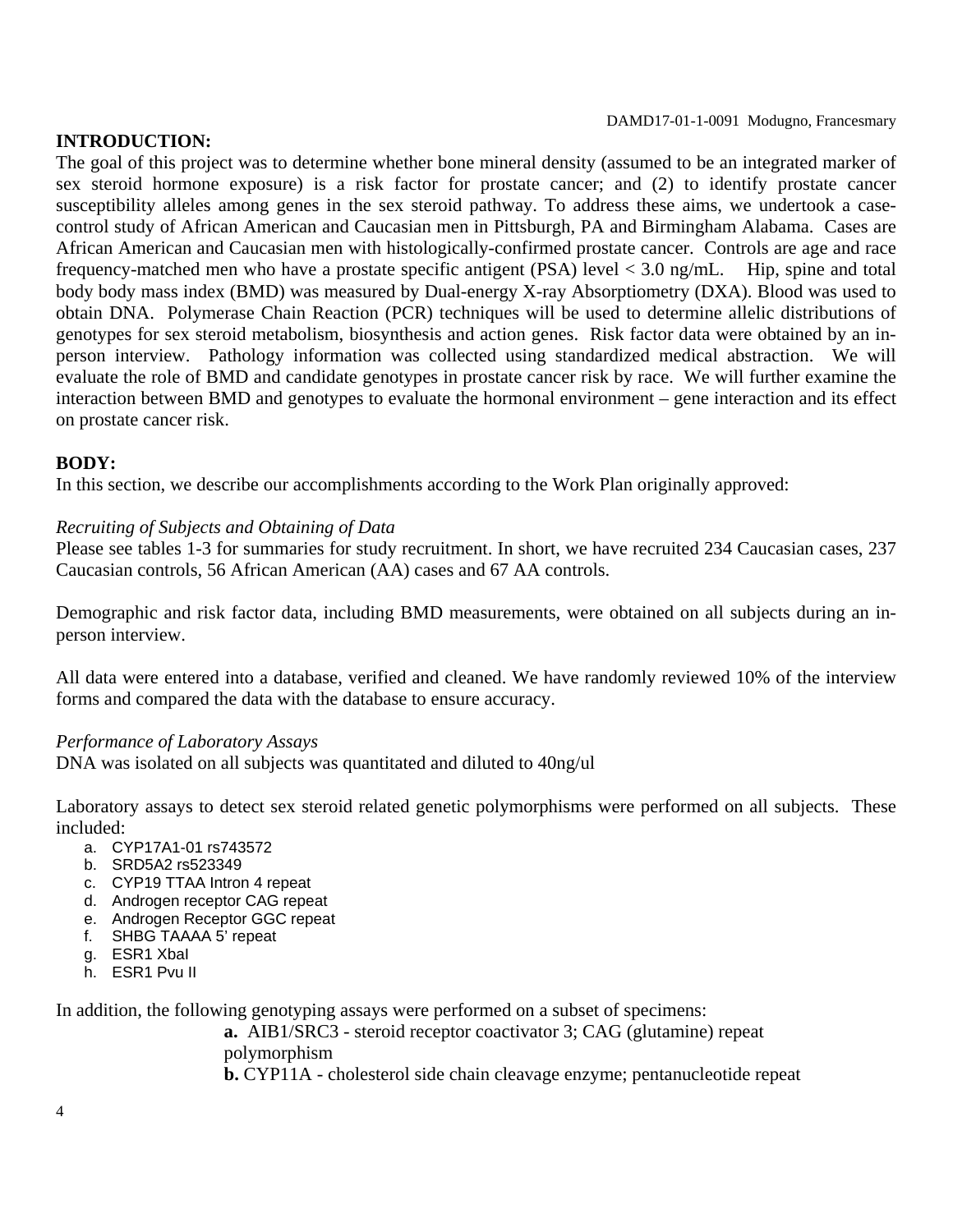[(TTTTA)n] in the promoter **c.** SHBG - pentanucleotide repeat [(TAAAA)n] located in an Alu sequence at the 5' boundary of the promoter **d.** CYP19 - aromatase; intronic tetranucleotide repeat [(TTTA)n] **e.** HSD11B1 - 11-beta hydroxsteroid dehydrogenase; a CA repeat

### *Interim Analyses of Data*

Tables 1-3: a preliminary review of the demographic and BMD data suggest that the AA population is less likely to be married and have a lower level of education. This most likely reflects the referral patterns of AA with prostate cancer and the practice from which we recruit our Caucasian subjects (Dr. Joel Nelson, Chair of Urology, University of Pittsburgh Medical Center). These differences will be controlled for in our analyses (by including a variable in our models).

Table 4 shows the preliminary review of the genetic data. Initial analyses suggest that the 5SDR SNP may be a potential prostate cancer risk factor. Moreover, the ER SNPs appear to differentially affect Caucasians and African Americans. We are cautious to note that these data are preliminary.

### **Overall Study Progress:**

We completed Caucasian recruitment, but failed to meet our recruitment goals for African Americans for many reasons and despite extensive efforts on our part. We were unable to obtain IRB approval from the DOD Human Subjects Committee for the Baltimore site, the original minority set. We have therefore had to dropped this site from the study. We invested a great deal of time and effort in trying to launch this study in Baltimore, and are disappointed to not include them in the study because in the preliminary recruitment efforts, approximately 2-3 AA cases *per week* were being referred into the study.

We then arranged for a second minority site, Alabama. Despite extensive personnel efforts, recruitment in Alabama was slow. We received DOD IRB approval in 2004 to commence minority recruitment at the Alabama site. The site is under the supervision of Dr. James Shikany. During 2004 we worked with the Alabama investigators to revise the Manual of Operations for their site and to put into place all the study procedures, including sending data and specimens to Pittsburgh. We also trained the field interviewer to ensure consistency in questionnaire administration. Concurrently, the Alabama investigative team met with urologists in the area to set up recruitment procedures. Dr. Shikany and his staff set up recruitment in several urology clinics in the Birmingham area, including Dr. Urban at the University of Alabama, Dr. Tully (AL Urology Associates) and Dr. Cohn (St. Vincent's Medical Center). They also arranged for recruitment at the local VA hospital. Controls have been recruited from healthy men participating at the PLCO trial to ensure compatibility with the Caucasian controls. Despite extensive efforts on the part of Dr. Shikany to recruit AA cases, he was unable to meet his expected goal of 100 cases. Unlike Caucasian recruitment in Pittsburgh, in which the collaborating physicians refer men into the study, the physicians in Alabama required our recruiter to be present in clinic to talk to gentlemen after their doctor visit. This was extremely labor intensive and reduced the number of potential subjects our recruiter can contact per day. In addition, minority men are more reluctant to participate in a study and the no-show rate for AA subjects was high relative to our Caucasian subjects.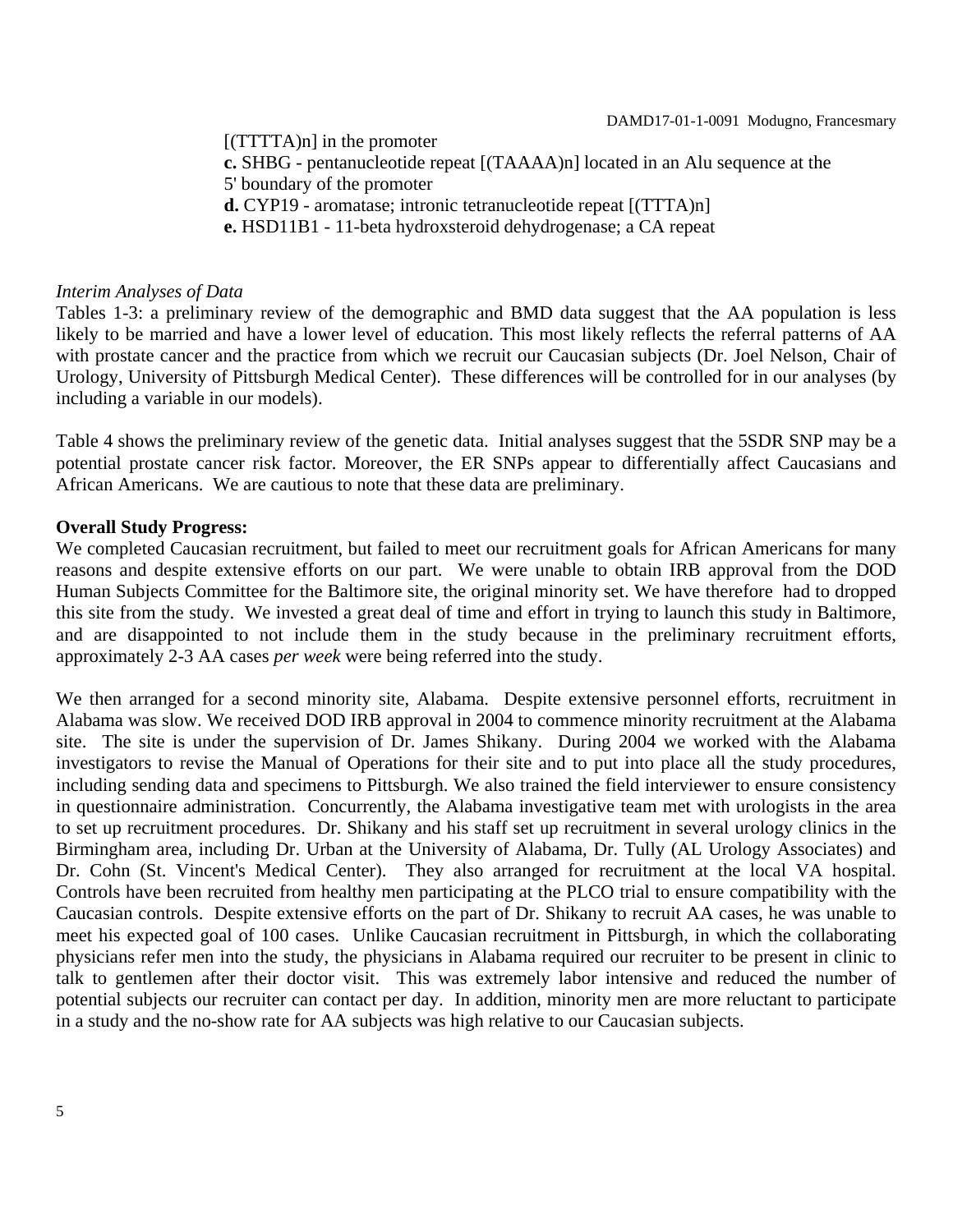We worked with the site PI to provide additional resources and mechanisms to increase enrollment, including extending the study to the local VA hospital. Despite these efforts, Dr. Shikany's recruitment reached only 42 cases over approximately 18 months.

 In Pittsburgh, we tried a variety of mechanisms to increase minority recruitment, which for the most part had a minimal effect on recruitment. We worked with the Center for Minority Health to design targeted recruitment materials. We have also worked out a recruitment method with our IRB so that every AA man diagnosed with prostate cancer at a UPMC facility (about 40 men per year) will be informed about the study via a direct mailing and follow-up phone call. These targeted efforts resulted in few enrollees.

Other approaches we tried: we gave presentations at urology meetings and prostate cancer support group meetings throughout the city. We worked with the American Cancer Society and other local organizations to advertise our study and support recruitment. Most African American men with prostate cancer are seen outside the UPMC health system. We have contacted physicians in the other health system to engage their support of our study, and offered to compensate their staff for time engaged in helping with this study (using monies from Dr. Modugno's R&D fund). The two practices that see most African Americans cases in the area refused to cooperate because they do not wish to collaborate with UPMC investigators. We therefore have exhausted all possibilities for African American recruitment in Pittsburgh.

## **Exclusion Criteria**

The following are the criteria used to exclude men from participation in this study.

- $v \leq 40$  or  $> 80$  years of age
- ν Inability to consent to medical procedures.
- ν History of hyper or hypothyroidism, hyperparathyroidism, renal disease, or bone disorders
- ν History of hypogonadism
- ν History of Bone Disease/problems osteoporosis, Paget's disease, osteomalacia, osteogenesis imperfecta,
- ν Chronic (>3 months) glucocorticoid therapy
- ν Use of testosterone supplementation (>3 months)
- ν Use of bisphosphonate supplementation (>3 months)
- ν Bilateral hip replacement
- ν Kidney or liver transplant recipient
- ν Previous diagnosis of cancer, except basal/squamous cell skin cancer
- ν trouble absorbing vit D., vit D deficiency, calcium abnormality, brittle bones
- ν 2 or more non-traumatic fractures over a lifetime or 1 or more non-traumatic fracture in the last year.
- ν For prostate cancer cases, evidence of bone metastases
- ν For controls, PSA levels above 3 ng/mL within the last 3 months

## **Data Collection**

The following data are collected on all participants:

- demographics, lifestyle factors and medical history via a  $\frac{1}{2}$  hours in-person interview
- hip, spine and total BMD via a DXA scan. Results are abstracted onto a study form
- urine sample (Pittsburgh only)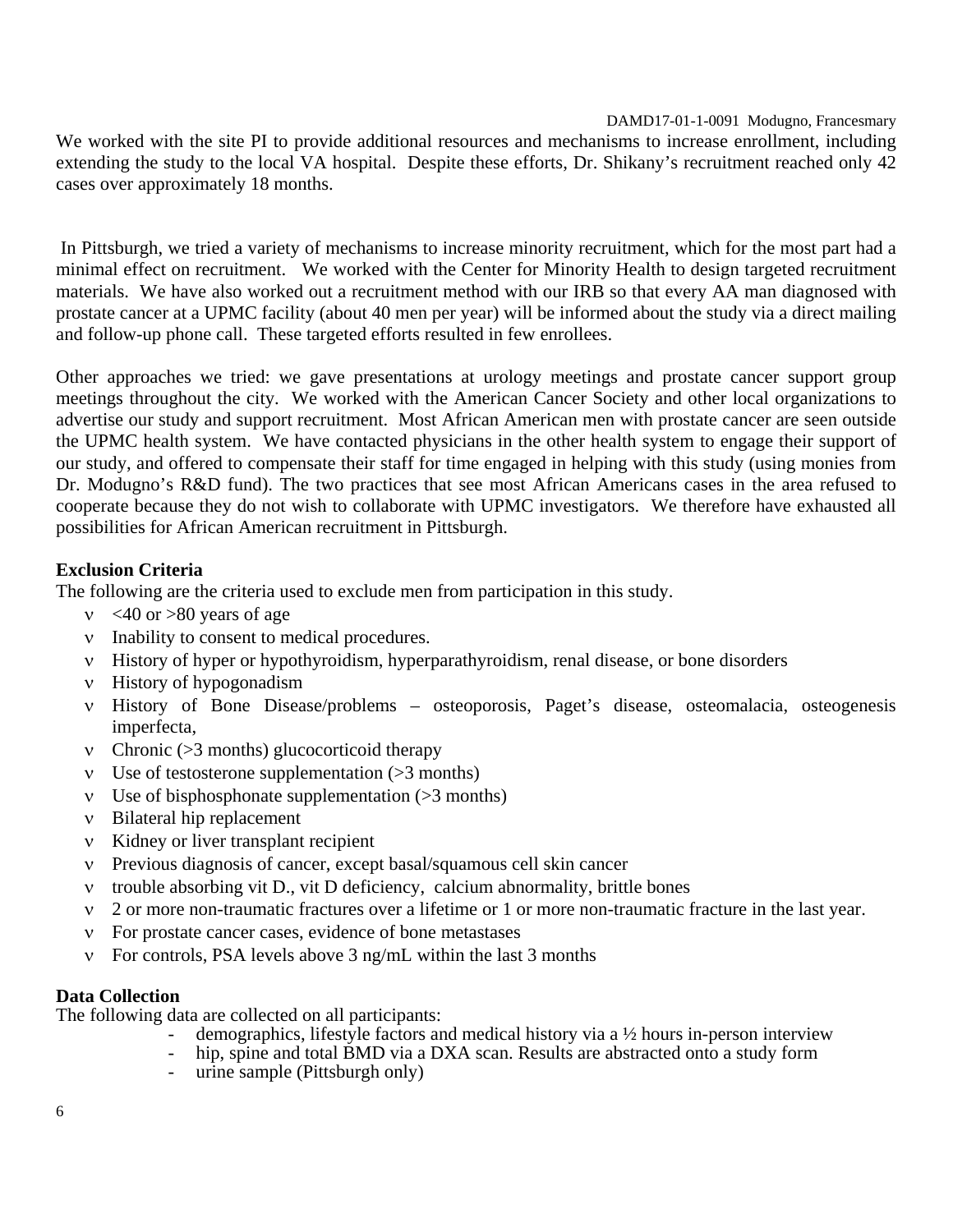- 35 ml of blood. This is used to isolate DNA for the current study. In addition, the following specimens are banked:
	- o serum (8x1mL)
	- $\circ$  plasma (8x1mL)
	- o buffy coat
	- o clot
- height, weight and hip circumference (measured by study personnel during study visit). Results are recorded on a study form.

#### **Laboratory Assays**

All genotyping assays are done in the laboratory of Dr. Robert Ferrell. High molecular weight DNA is extracted from peripheral blood leukocytes by the salting-out procedure. Polymerase Chain Reaction (PCR) and Restriction Fragment Length Polymorphism(RFLP) techniques will be used to identify polymorphisms in the sex steroid metabolism pathway. Restriction fragment length polymorphisms are genotyped by amplification of the variable site using unique sequence flanking primers, digestion with an appropriate restriction endonuclease, resolution of the fragments on 2% agarose gels and visualization under ultra violet light after ethidium bromide staining. Single nucleotide polymorphisms that do not alter a restriction site are assayed by a modified allele specific oligonucleotide ligation assay. Length polymorphisms are genotyped by amplification using unique sequence flanking primers, one of which is labeled with a fluorescent dye (FAM, HEX or TET; Research genetics, Huntsville, AL). The products are resolved on the ABI 377 automated DNA sequencer (Applied Biosystems, Foster City, CA) and the resulting gel images are analyzed using the GENESCAN software package. These protocols are standard in Dr. Ferrell's lab. Genotypes are assigned by two independent readers by directly comparing test samples to sequence-verified control samples run on the same gel. Conflicts are resolved by repeat genotyping.

We tested the laboratory assays on a sample of specimens early in our recruitment and completed all assays on the subjects.

## B**MD Measurements**

Hip, spine and total body BMD will be measured by Dual-energy X-ray Absorptiometry (DXA) using a Hologic QDR-4500A (Hologic, Inc.,Waltham, MA) in the Laboratory of Dr. Susan Greenspan. Quality control is assessed by daily quality control scans with the phantom provided by the manufacturer. All DXA results are recorded on a standard study form for data entry.

#### **Problems encountered and measures taken:**

Minority recruitment was very difficult. As discussed above, we took several measures in both Pittsburgh and Alabama to try and increase enrollment. Our experience suggests that even among experienced recruiters of minority populations (such as in Alabama the PLCO and WHI minority recruitment sites), recruitment of minorities is difficult and we would not undertake such a project without extensive staff support.

## **KEY RESEARCH ACCOMPLISHMENTS**:

- completed Caucasian recruitment surpassing recruitment goals in the allotted time
- cleaned all demographic and BMD data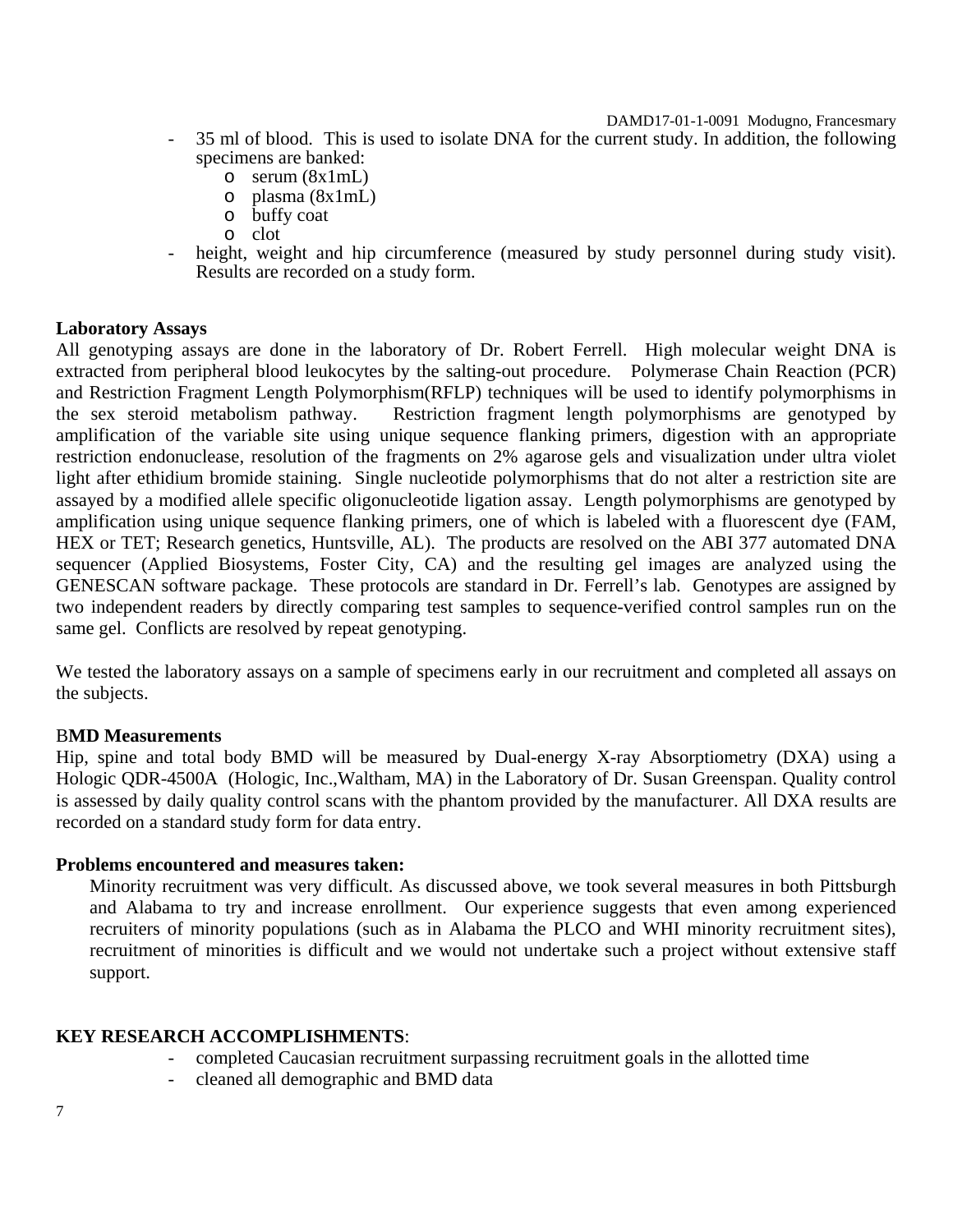- isolated and quantitated DNA from all samples
- all genotyping assays are completed
- beginning analyses of data

## **REPORTABLE OUTCOMES**:

1. Publications:

*Benjamin Davies*\*, Joseph Chen, **Francesmary Modugno**, Joel Weissfeld, Doug Landsittel, Rajiv Dhir, Joel Nelson, and Robert H. Getzenberg. Contribution of the Prostate Limits the Utility of Survivin in the Detection of Bladder Cancer. *Journal of Urology* 174(5):1767-70, 2005.

*Claudia C. Leiras\**, **Francesmary Modugno**, Joel Weissfeld, and Joel Nelson. Male Pattern Baldness as a Biomarker of Prostate Cancer Risk. In Proceedings *of the American Association for Cancer Research Annual Meeting 2004.* Orlando, FL. March 2004.

- 2. Specimen Banks
	- a. Urine bank
	- b. DNA bank
	- c. Serum and Plasma Bank
- 3. Grants applied for and received:
	- a. NIH 1U01CA117452
- 4. Future work
	- a. publication of study results in full
	- b. application for grants extending any findings
	- c. applications for grants using existing specimen and data bank

## **CONCLUSIONS:**

Our initial conclusions suggest no differences in BMD between cases and controls nor between races. However, potential differences in sex steroid genotypes between Caucasians and African Americans may exist. Further analyses will help clarify these findings.

## **REFERENCES:**

None

## **List of Personnel:**

Francesmary Modugno Doug Potter Susan Greenspan Gail Engleka Chandra Marriott Betty Kotowski Pam Overberger Glenn O. Allen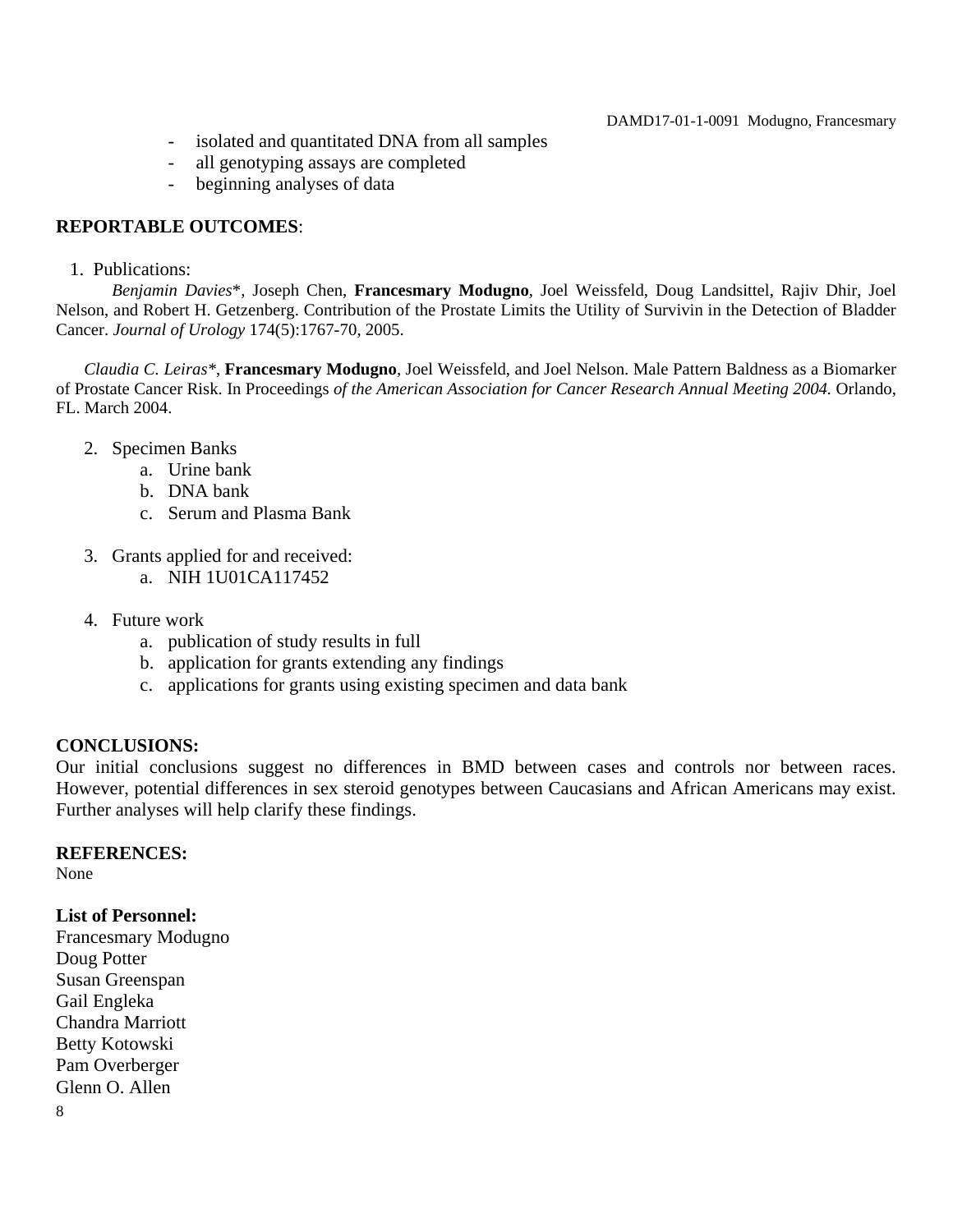|           |       | Caucasian | African-<br>American |          |  |  |
|-----------|-------|-----------|----------------------|----------|--|--|
| Age Range | Cases | Controls  | Cases                | Controls |  |  |
| 40-44     | 3     | 3         |                      | 5        |  |  |
| 45-49     | 4     | 4         | 4                    | 3        |  |  |
| 50-54     | 23    | 25        | 7                    | 12       |  |  |
| 55-59     | 65    | 64        | 15                   | 7        |  |  |
| 60-64     | 72    | 71        | 14                   | 11       |  |  |
| 65-69     | 46    | 49        | 5                    | 20       |  |  |
| 70-74     | 18    | 16        | 8                    | 6        |  |  |
| 75-79     | 3     | 5         | 2                    | 3        |  |  |
| Total     | 234   | 237       | 56                   | 67       |  |  |

## Table 1: Summary of Recruitment through 6/31/06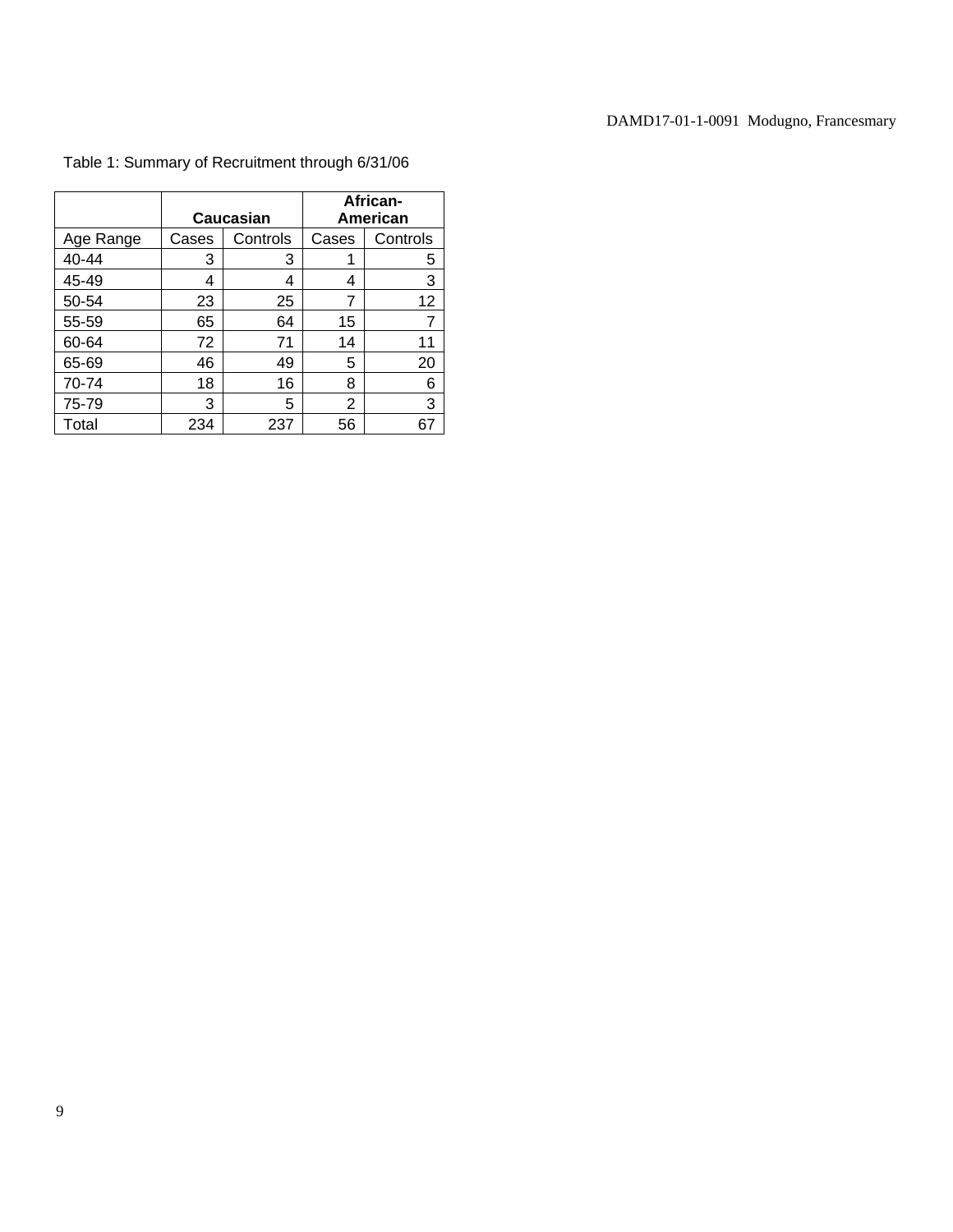Table 2: Summary Demographic Statistics on Cases through 6/31/06

|                         |                |             |                   |             | Caucasian      |                  | AA           |             |                |             |
|-------------------------|----------------|-------------|-------------------|-------------|----------------|------------------|--------------|-------------|----------------|-------------|
|                         | <b>Cases</b>   |             | <b>UPMC Cases</b> |             |                | <b>UAB Cases</b> | <b>Cases</b> |             | <b>Cases</b>   |             |
|                         | $n = 290$      | %           | $n = 245$         | %           | $n = 42$       | %                | $n = 234$    | $\%$        | $n = 56$       | $\%$        |
| Age (yrs) mean          | 60.69          |             | 60.42             |             | 62.24          |                  | 60.81        |             | 60.18          |             |
| Race                    |                |             |                   |             |                |                  |              |             |                |             |
| Caucasian               | 234            | 80.7        | 222               | 90.6        | 12             | 28.6             |              |             |                |             |
| African-American        | 56             | 19.3        | 23                | 9.4         | 30             | 71.4             |              |             |                |             |
| <b>Recruitment Site</b> |                |             |                   |             |                |                  |              |             |                |             |
| <b>UPMC</b>             | 245            | 84.5        |                   |             |                |                  | 222          | 94.9        | 23             | 41.1        |
| PGH VA                  | 3              | 1.0         |                   |             |                |                  |              |             | 3              | 5.4         |
| <b>UAB</b>              | 42             | 14.5        |                   |             |                |                  | 12           | 5.1         | 30             | 53.6        |
| <b>Education</b>        |                |             |                   |             |                |                  |              |             |                |             |
| $<8$ yrs                | 3              | 1.0         |                   |             | 3              | 7.1              |              |             | 3              | 5.4         |
| 8 to 11 yrs             | 9              | 3.1         | 4                 | 1.6         | 5              | 11.9             | 4            | 1.7         | 5              | 8.9         |
| 12 yrs or HS            | 56             | 19.3        | 46                | 18.8        | 9              | 21.4             | 40           | 17.1        | 16             | 28.6        |
| post secondary          | 13             | 4.5         | 11                | 4.5         | $\overline{2}$ | 4.8              | 10           | 4.3         | 3              | 5.4         |
| some college            | 42             | 14.5        | 33                | 13.5        | $\overline{7}$ | 16.7             | 27           | 11.5        | 15             | 26.8        |
| college grad            | 73             | 25.2        | 61                | 24.9        | 12             | 28.6             | 63           | 26.9        | 10             | 17.9        |
| postgraduate            | 94             | 32.4        | 90                | 36.7        | $\overline{4}$ | 9.5              | 90           | 38.5        | $\overline{4}$ | 7.1         |
| <b>Marital Status</b>   |                |             |                   |             |                |                  |              |             |                |             |
| never married           | 11             | 3.8         | 9                 | 3.7         | $\overline{2}$ | 4.8              | 6            | 2.6         | 5              | 8.9         |
| married                 | 251            | 86.6        | 215               | 87.8        | 35             | 83.3             | 211          | 90.2        | 40             | 71.4        |
| widowed                 | 6              | 2.1         | 4                 | 1.6         | $\overline{2}$ | 4.8              | 4            | 1.7         | $\overline{2}$ | 3.6         |
| divorced                | 15             | 5.2         | 11                | 4.5         | $\overline{2}$ | 4.8              | 9            | 3.8         | 6              | 10.7        |
| separated               | $\overline{7}$ | 2.4         | 6                 | 2.4         | 1              | 2.4              | 4            | 1.7         | 3              | 5.4         |
| BMI (kg/m2) mean        | 28.37          |             | 28.23             |             | 29.23          |                  | 28.18        |             | 29.20          |             |
|                         | n              | <b>Mean</b> | n                 | <b>Mean</b> | n              | <b>Mean</b>      | n            | <b>Mean</b> | n              | <b>Mean</b> |
| BMD (g/cm2)<br>Hip      | 289            | 1.016       | 244               | 1.012       | 42             | 1.044            | 233          | 1.007       | 56             | 1.052       |
| <b>Spine Lateral</b>    | 159            | 0.792       | 156               | 0.794       |                |                  | 141          | 0.787       | 18             | 0.832       |
| <b>Spine PA</b>         | 288            | 1.082       | 243               | 1.075       | 42             | 1.125            | 232          | 1.076       | 56             | 1.104       |
| <b>Total Body</b>       | 281            | 1.171       | 237               | 1.155       | 41             | 1.267            | 226          | 1.157       | 55             | 1.228       |
| <b>LBM</b>              | 281            | 62.04       | 237               | 62.01       | 41             | 62.76            | 226          | 61.65       | 55             | 63.65       |
| % Body Fat<br>10        | 281            | 25.50       | 237               | 25.74       | 41             | 23.93            | 226          | 25.80       | 55             | 24.29       |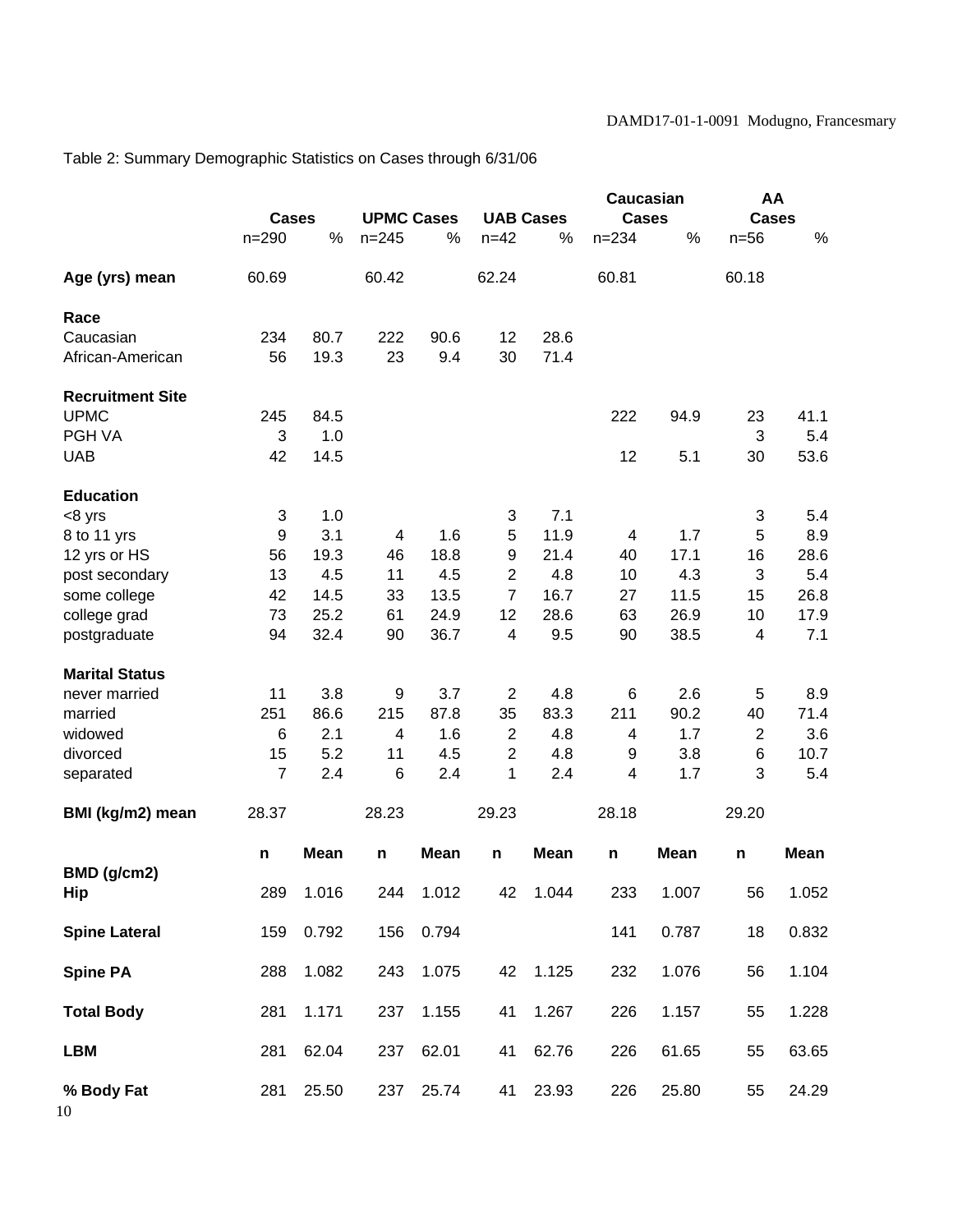Table 3: Summary Demographic Statistics on Controls through 6/31/06

|                         | <b>Controls</b> |             | <b>UPMC</b>     |             | <b>UAB</b>     |                 | Caucasian       |             | AA              |             |
|-------------------------|-----------------|-------------|-----------------|-------------|----------------|-----------------|-----------------|-------------|-----------------|-------------|
|                         |                 |             | <b>Controls</b> |             |                | <b>Controls</b> | <b>Controls</b> |             | <b>Controls</b> |             |
|                         | $n = 305$       | %           | $n = 254$       | %           | $n=44$         | %               | $n = 237$       | %           | $n=67$          | $\%$        |
|                         |                 |             |                 |             |                |                 |                 |             |                 |             |
| Age (yrs) mean          | 61.20           |             | 61.09           |             | 64.23          |                 | 61.29           |             | 60.82           |             |
| Race                    |                 |             |                 |             |                |                 |                 |             |                 |             |
| Caucasian               | 237             | 77.7        | 224             | 88.2        | 13             | 29.5            |                 |             |                 |             |
| African-American        | 68              | 22.3        | 30              | 11.8        | 31             | 70.5            |                 |             |                 |             |
| <b>Recruitment Site</b> |                 |             |                 |             |                |                 |                 |             |                 |             |
| <b>UPMC</b>             | 254             | 83.3        |                 |             |                |                 | 224             | 94.5        | 29              | 43.3        |
| PGH VA                  | $\overline{7}$  | 2.3         |                 |             |                |                 |                 |             | $\overline{7}$  | 10.4        |
| <b>UAB</b>              | 44              | 14.4        |                 |             |                |                 | 13              | 5.5         | 31              | 46.3        |
| <b>Education</b>        |                 |             |                 |             |                |                 |                 |             |                 |             |
| <8 yrs                  | 3               | 1.0         | 1               | 0.4         | $\overline{2}$ | 4.5             | 1               | 0.4         | $\overline{c}$  | 3.0         |
| 8 to 11 yrs             | 11              | 3.6         | 5               | 2.0         | 6              | 13.6            | $\overline{4}$  | 1.7         | $\overline{7}$  | 10.4        |
| 12 yrs or HS            | 53              | 17.4        | 45              | 17.7        | 6              | 13.6            | 39              | 16.5        | 14              | 20.9        |
| post secondary          | 20              | 6.6         | 15              | 5.9         | 3              | 6.8             | 14              | 5.9         | 6               | 9.0         |
| some college            | 67              | 22.0        | 54              | 21.3        | 11             | 25.0            | 49              | 20.7        | 18              | 26.9        |
| college grad            | 63              | 20.7        | 53              | 20.9        | 9              | 20.5            | 50              | 21.1        | 12              | 17.9        |
| postgraduate            | 88              | 28.9        | 81              | 31.9        | $\overline{7}$ | 15.9            | 80              | 33.8        | 8               | 11.9        |
| <b>Marital Status</b>   |                 |             |                 |             |                |                 |                 |             |                 |             |
| never married           | 22              | 7.2         | 18              | 7.1         | $\overline{2}$ | 4.5             | 16              | 6.8         | 6               | 9.0         |
| married                 | 221             | 72.5        | 185             | 72.8        | 32             | 72.7            | 178             | 75.1        | 42              | 62.7        |
| widowed                 | 15              | 4.9         | 12              | 4.7         | 3              | 6.8             | 12              | 5.1         | 3               | 4.5         |
| divorced                | 38              | 12.5        | 32              | 12.6        | 5              | 11.4            | 26              | 11.0        | 12              | 17.9        |
| separated               | 8               | 3.0         | 7               | 2.8         | $\overline{2}$ | 4.5             | 5               | 2.1         | $\overline{4}$  | 6.0         |
| BMI (kg/m2) mean        | 28.98           |             | 29.03           |             | 28.2           |                 | 29.05           |             | 28.72           |             |
|                         | n               | <b>Mean</b> | n               | <b>Mean</b> | n              | <b>Mean</b>     | n               | <b>Mean</b> | n               | <b>Mean</b> |
| BMD (g/cm2)             |                 |             |                 |             |                |                 |                 |             |                 |             |
| Hip                     | 305             | 1.034       | 254             | 1.026       | 44             | 1.066           | 237             | 1.028       | 67              | 1.052       |
| <b>Spine Lateral</b>    | 113             | 0.780       | 106             | 0.794       |                |                 | 105             | 0.794       | 8               | 0.876       |
| <b>Spine PA</b>         | 305             | 1.094       | 254             | 1.089       | 44             | 1.127           | 237             | 1.089       | 67              | 1.114       |
| <b>Total Body</b>       | 302             | 1.181       | 251             | 1.166       | 44             | 1.262           | 235             | 1.171       | 66              | 1.216       |
| <b>LBM</b>              | 302             | 85.63       | 251             | 90.31       | 44             | 61.87           | 235             | 92.16       | 66              | 62.63       |
| % Body Fat              | 302             | 25.70       | 251             | 25.83       | 44             | 24.58           | 235             | 25.86       | 66              | 25.13       |
| 11                      |                 |             |                 |             |                |                 |                 |             |                 |             |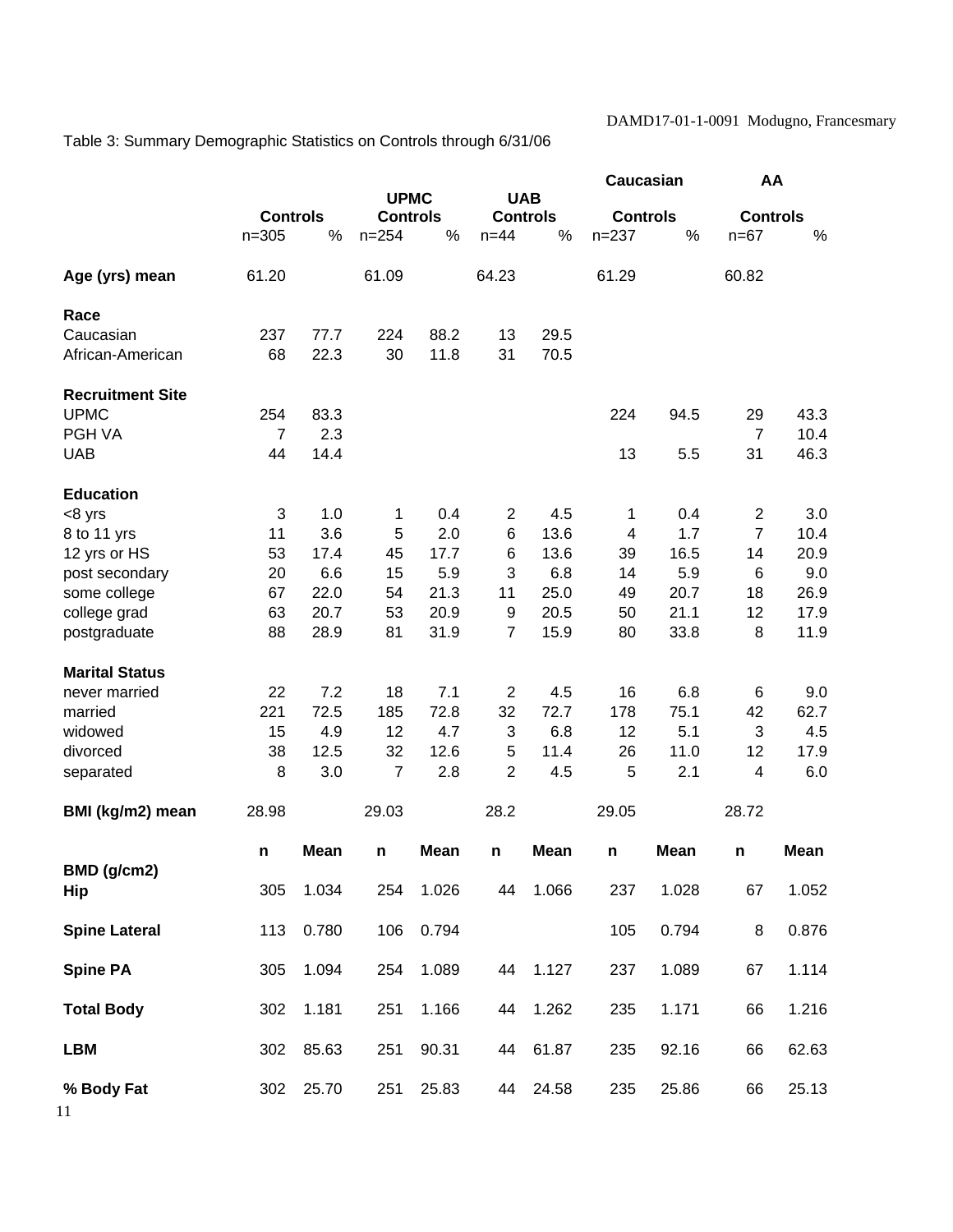# Table 4: Summary SNP Analysis through 6/31/06

|                 |           |          |       | <b>All Subjects</b> |                  | <b>Caucasian only</b> |       |           |                  | <b>African American only</b> |                |           |                   |
|-----------------|-----------|----------|-------|---------------------|------------------|-----------------------|-------|-----------|------------------|------------------------------|----------------|-----------|-------------------|
|                 |           | Controls | Cases | <b>OR</b>           | 95%CI            | Controls              | Cases | <b>OR</b> | 95%CI            | Controls Cases               |                | <b>OR</b> | 95%CI             |
| CYP17A1-01      | CC        | 43       | 45    | 1.00                |                  | 37                    | 42    | 1.00      |                  | 6                            | 3              | 1.00      |                   |
| $C(+27)T$       | <b>CT</b> | 111      | 129   | 1.11                | $0.68 -$<br>1.81 | 87                    | 101   | 1.02      | $0.60 -$<br>1.73 | 23                           | 28             | 2.44      | $0.55 -$<br>10.82 |
| rs743572        | <b>TT</b> | 115      | 89    | 0.74                | $0.45 -$<br>1.22 | 84                    | 71    | 0.75      | $0.43 -$<br>1.28 | 31                           | 18             | 1.16      | $0.26 -$<br>5.22  |
| CYP17A1-01      | <b>TT</b> | 115      | 89    | 1.00                |                  | 84                    | 71    | 1.00      |                  | 31                           | 18             | 1.00      |                   |
|                 |           |          |       |                     | $1.03 -$         |                       |       |           | $0.90 -$         |                              |                |           | $0.94 -$          |
| $C(+27)T$       | <b>CT</b> | 111      | 129   | 1.50                | 2.19<br>$0.82 -$ | 87                    | 101   | 1.37      | 2.10<br>$0.78 -$ | 23                           | 28             | 2.10      | 4.67<br>$0.19 -$  |
| rs743572        | CC        | 43       | 45    | 1.35                | 2.23             | 37                    | 42    | 1.34      | 2.31             | 6                            | 3              | 0.86      | 3.87              |
| SRD5A2          | GG        | 151      | 139   | 1.00                |                  | 119                   | 113   | 1.00      |                  | 31                           | 26             | 1.00      |                   |
|                 |           |          |       |                     | $0.78 -$         |                       |       |           | $0.79 -$         |                              |                |           | $0.44 -$          |
| <b>V89L G/C</b> | GC        | 102      | 105   | 1.12                | 1.60<br>$0.64 -$ | 74                    | 83    | 1.18      | 1.77<br>$0.61 -$ | 28                           | 22             | 0.94      | 2.01<br>$0.07 -$  |
| rs523349        | CC        | 16       | 19    | 1.29                | 2.61             | 15                    | 18    | 1.26      | 2.63             | $\mathbf 1$                  | $\mathbf{1}$   | 1.19      | 20.01             |
| ESR1 Xbal       | AA        | 90       | 103   | 1.00                |                  | 65                    | 85    | 1.00      |                  | 24                           | 18             | 1.00      |                   |
|                 |           |          |       |                     | $0.55 -$         |                       |       |           | $0.44 -$         |                              |                |           | $0.59 -$          |
|                 | AG        | 127      | 116   | 0.80                | 1.17<br>$0.36 -$ | 100                   | 89    | 0.68      | 1.05<br>$0.30 -$ | 27                           | 27             | 1.33      | 3.00<br>$0.13 -$  |
|                 | GG        | 39       | 28    | 0.63                | 1.10             | 36                    | 26    | 0.55      | 1.01             | 3                            | $\overline{2}$ | 0.89      | 5.89              |
| ESR1 Pvull      | CC        | 68       | 63    | 1.00                |                  | 50                    | 44    | 1.00      |                  | 18                           | 19             | 1.00      |                   |
|                 |           |          |       |                     | $0.60 -$         |                       |       |           | $0.59 -$         |                              |                |           | $0.37 -$          |
|                 | <b>CT</b> | 136      | 116   | 0.92                | 1.41<br>$0.87 -$ | 111                   | 94    | 0.96      | 1.57<br>$1.02 -$ | 24                           | 22             | 0.87      | 2.07<br>$0.15 -$  |
|                 | <b>TT</b> | 52       | 69    | 1.43                | 2.35             | 40                    | 63    | 1.79      | 3.15             | 12                           | 6              | 0.47      | 1.53              |